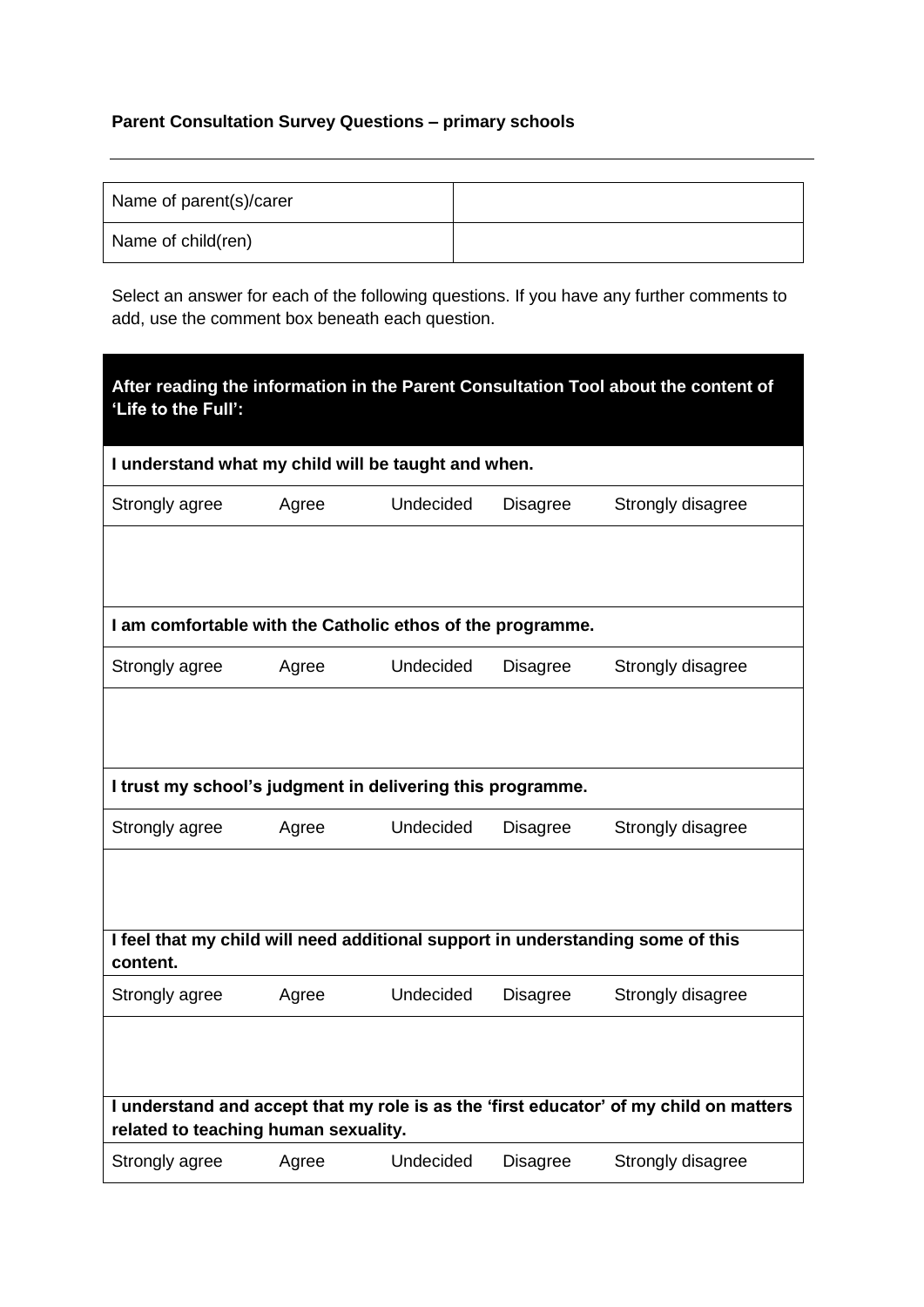| sensitive issues.                                                                           |       |           |                 | I would value further support from school about how to talk to my child about                                                                                                                                                                              |
|---------------------------------------------------------------------------------------------|-------|-----------|-----------------|------------------------------------------------------------------------------------------------------------------------------------------------------------------------------------------------------------------------------------------------------------|
| Strongly agree                                                                              | Agree | Undecided | <b>Disagree</b> | Strongly disagree                                                                                                                                                                                                                                          |
|                                                                                             |       |           |                 |                                                                                                                                                                                                                                                            |
|                                                                                             |       |           |                 | The option to teach some elements of the programme is left to the discretion of<br>schools in consultation with parents. These areas are called 'Key Decisions' and<br>cover the discussion of genitalia (KS1), puberty (LKS2) and sexual intimacy (UKS2). |
| I approve of my child learning the names of external genitalia in KS1.                      |       |           |                 |                                                                                                                                                                                                                                                            |
| Strongly agree                                                                              | Agree | Undecided | <b>Disagree</b> | Strongly disagree                                                                                                                                                                                                                                          |
|                                                                                             |       |           |                 |                                                                                                                                                                                                                                                            |
| I think Year 4 is a good time to start learning about physical changes during<br>puberty.   |       |           |                 |                                                                                                                                                                                                                                                            |
| Strongly agree                                                                              | Agree | Undecided | <b>Disagree</b> | Strongly disagree                                                                                                                                                                                                                                          |
|                                                                                             |       |           |                 |                                                                                                                                                                                                                                                            |
| is respectful of Catholic beliefs.                                                          |       |           |                 | I am happy for my child to be taught about sexual intimacy in Year 6, in a way that                                                                                                                                                                        |
| Strongly agree                                                                              | Agree | Undecided | <b>Disagree</b> | Strongly disagree                                                                                                                                                                                                                                          |
|                                                                                             |       |           |                 |                                                                                                                                                                                                                                                            |
| I think it is important that pornography is covered from an internet safety<br>perspective. |       |           |                 |                                                                                                                                                                                                                                                            |
| Strongly agree                                                                              | Agree | Undecided | <b>Disagree</b> | Strongly disagree                                                                                                                                                                                                                                          |
|                                                                                             |       |           |                 |                                                                                                                                                                                                                                                            |
| 'used'.                                                                                     |       |           |                 | I think it is important that pornography is discussed as a way in which people are                                                                                                                                                                         |
| Strongly agree                                                                              | Agree | Undecided | <b>Disagree</b> | Strongly disagree                                                                                                                                                                                                                                          |

ן